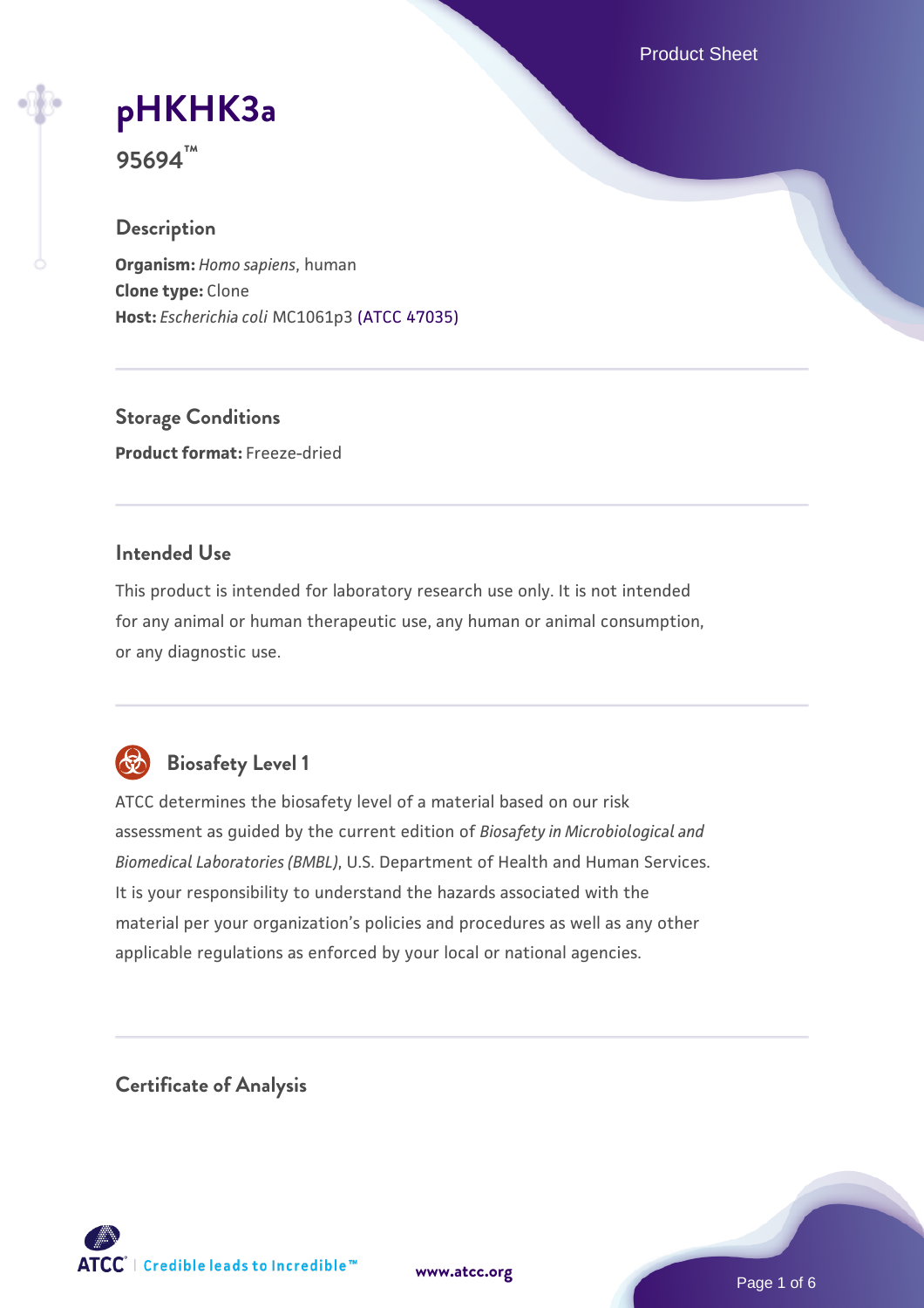For batch-specific test results, refer to the applicable certificate of analysis that can be found at www.atcc.org.

#### **Insert Information**

**Insert size (kb):** 1.899 **Type of DNA:** cDNA **Insert source:** Hep G2 cell line **Insert tissue:** Hep G2 cell line **Insert information:** DESCRIPTION OF INSERT COMPONENT: Disease: hepatocellular carcinoma Cross references: DNA Seq. Acc.: X78678 Nucleotides 1-1899 of the insert correspond to Disease: hepatocellular carcinoma nucleotides 1-1899 of X78678. **Genome:** Homo sapiens **Gene name:** ketohexokinase (fructokinase) **Gene product:** ketohexokinase (fructokinase) [KHK] **Gene symbol:** KHK **Contains complete coding sequence:** Yes

### **Vector Information**

**Construct size (kb):** 6.400000095367432 **Intact vector size:** 4.356 **Vector name:** pCDM8 **Type of vector:** phagemid **Construction:** CMV, SV40 **Host range:** vertebrate cells **Vector end:** BstXI **Cloning sites:** HindIII; XbaI; XhoI; BstXI; PstI; NotI **Markers:** ampR; supF **MCS:** HindIII...XbaI, ->, 2198-2655 Polylinker sites: HindIII; XbaI; XhoI; BstXI; --stuffer--BstXI; XhoI; PstI; NotI; XbaI



**[www.atcc.org](http://www.atcc.org)**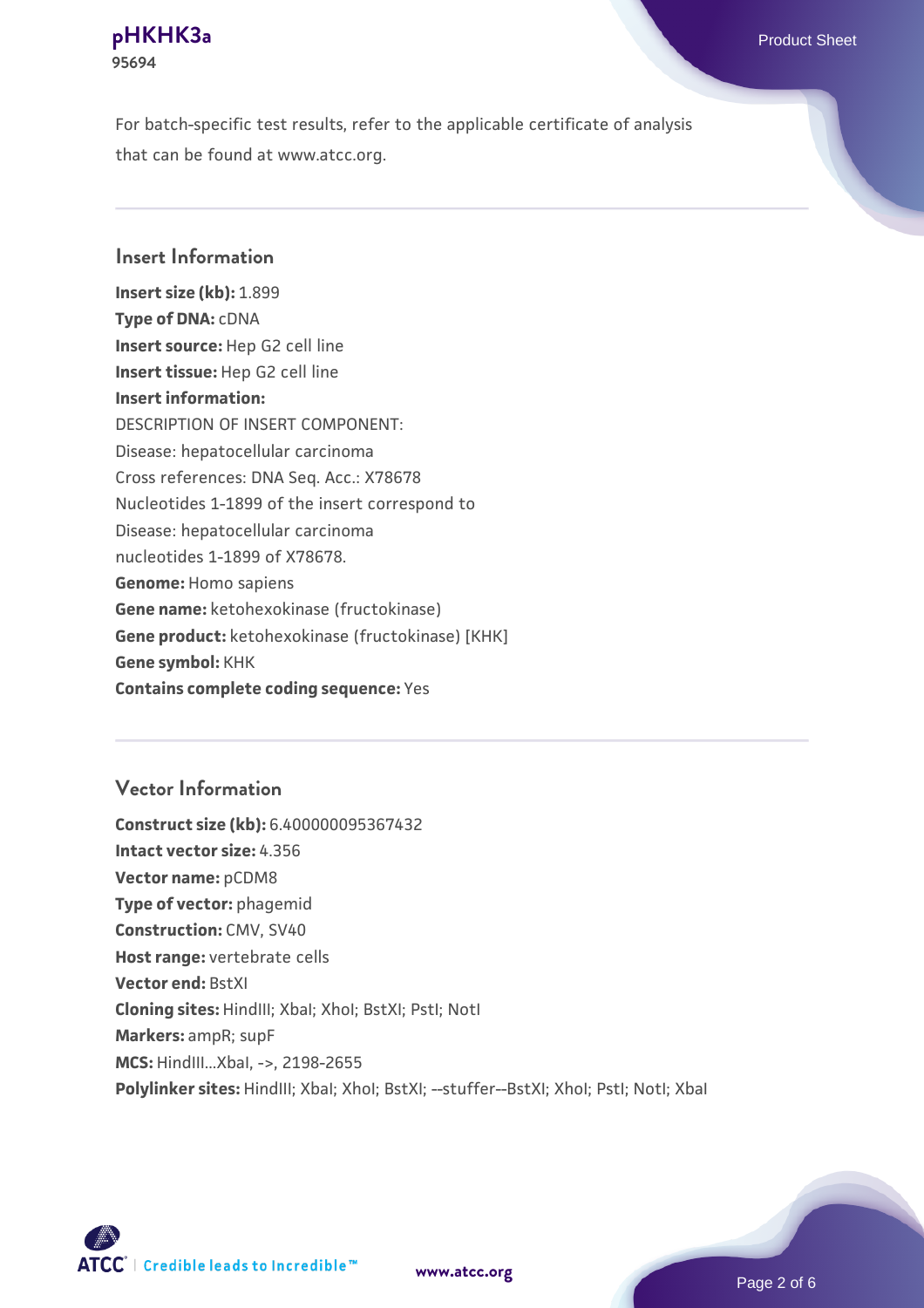**Promoters:** CMV; T7 **Replicon:** pMB1, 1-587; M13, ←, 588-1182; polyoma, 3353-4188; SV40, 4189- 4352 **Terminator:** SV40 splice site and polyadenylation, ->, 2656-3352

## **Growth Conditions**

**Medium:**  [ATCC Medium 1951: LB medium \(ATCC medium 1065\) with 50 mcg/ml](https://www.atcc.org/-/media/product-assets/documents/microbial-media-formulations/atcc-medium-1951.pdf?rev=7cc3325daa4444c495b3c39579d3e831) [ampicillin and 15 mcg/ml tetracycline](https://www.atcc.org/-/media/product-assets/documents/microbial-media-formulations/atcc-medium-1951.pdf?rev=7cc3325daa4444c495b3c39579d3e831) **Temperature:** 37°C

#### **Notes**

**95694**

Restriction digests of the clone give the following sizes (kb): XbaI--4.3, 2.1; HindIII--6.4; BamHI--3.9, 2.4; SacI--4.7, 0.87, 0.7; PstI--4.7, 1.1, 0.5. - ATCC staff

Derived from the form A variant transcript (alternately spliced first coding exon). The second polyadenylation signal was used. - Hum. Mol. Genet. 3: 1627-1631, 1994

The insert contains the following restriction sites (approximate kb from the 5' end): BamHI--0.41, SacI--0.54, 1.36; PstI--0.46, 0.88. - Hum. Mol. Genet. 3: 1627-1631, 1994

#### **Material Citation**

If use of this material results in a scientific publication, please cite the material in the following manner: pHKHK3a (ATCC 95694)

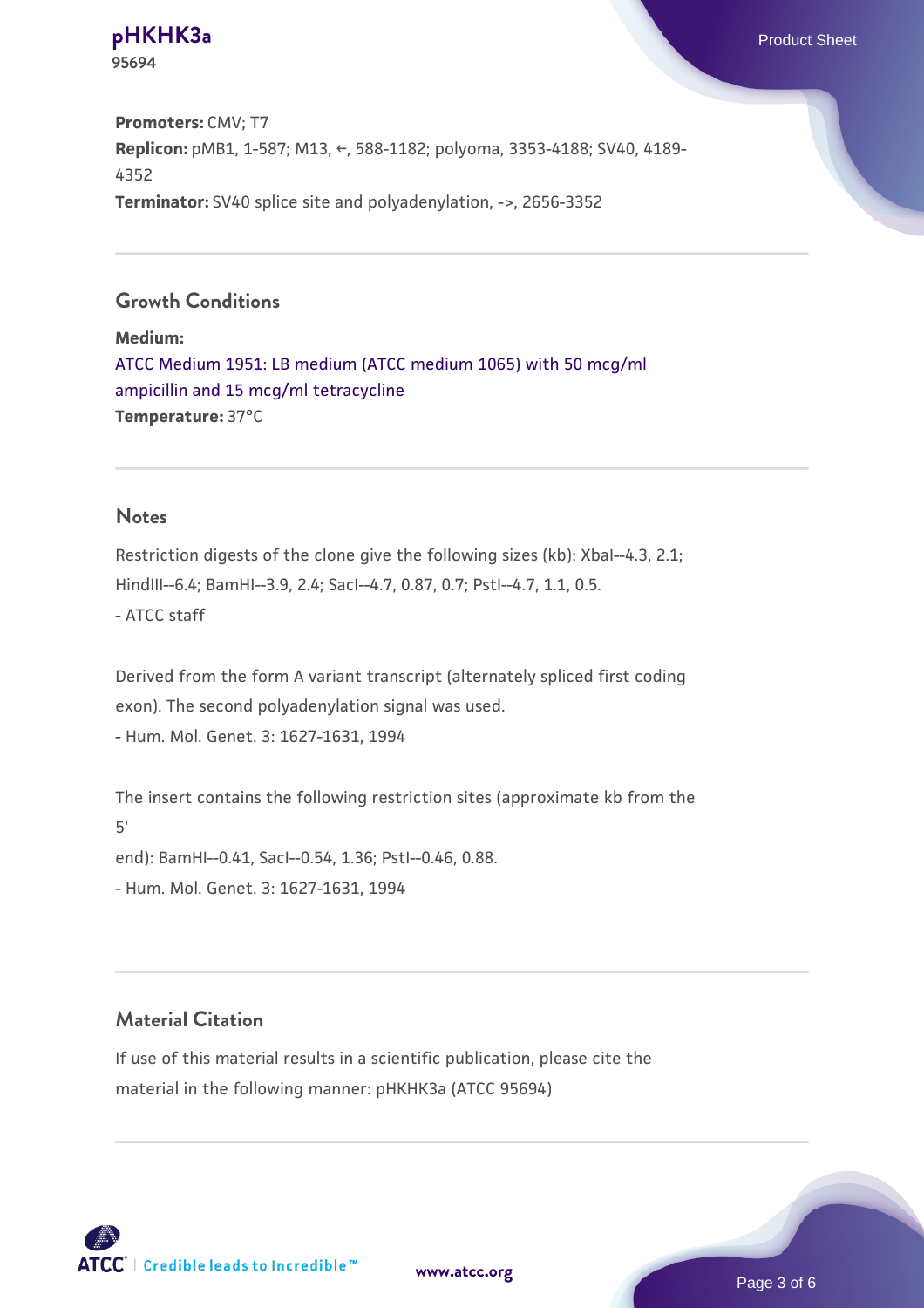# **References**

References and other information relating to this material are available at www.atcc.org.

# **Warranty**

The product is provided 'AS IS' and the viability of ATCC® products is warranted for 30 days from the date of shipment, provided that the customer has stored and handled the product according to the information included on the product information sheet, website, and Certificate of Analysis. For living cultures, ATCC lists the media formulation and reagents that have been found to be effective for the product. While other unspecified media and reagents may also produce satisfactory results, a change in the ATCC and/or depositor-recommended protocols may affect the recovery, growth, and/or function of the product. If an alternative medium formulation or reagent is used, the ATCC warranty for viability is no longer valid. Except as expressly set forth herein, no other warranties of any kind are provided, express or implied, including, but not limited to, any implied warranties of merchantability, fitness for a particular purpose, manufacture according to cGMP standards, typicality, safety, accuracy, and/or noninfringement.

## **Disclaimers**

This product is intended for laboratory research use only. It is not intended for any animal or human therapeutic use, any human or animal consumption, or any diagnostic use. Any proposed commercial use is prohibited without a license from ATCC.

While ATCC uses reasonable efforts to include accurate and up-to-date information on this product sheet, ATCC makes no warranties or representations as to its accuracy. Citations from scientific literature and



**[www.atcc.org](http://www.atcc.org)**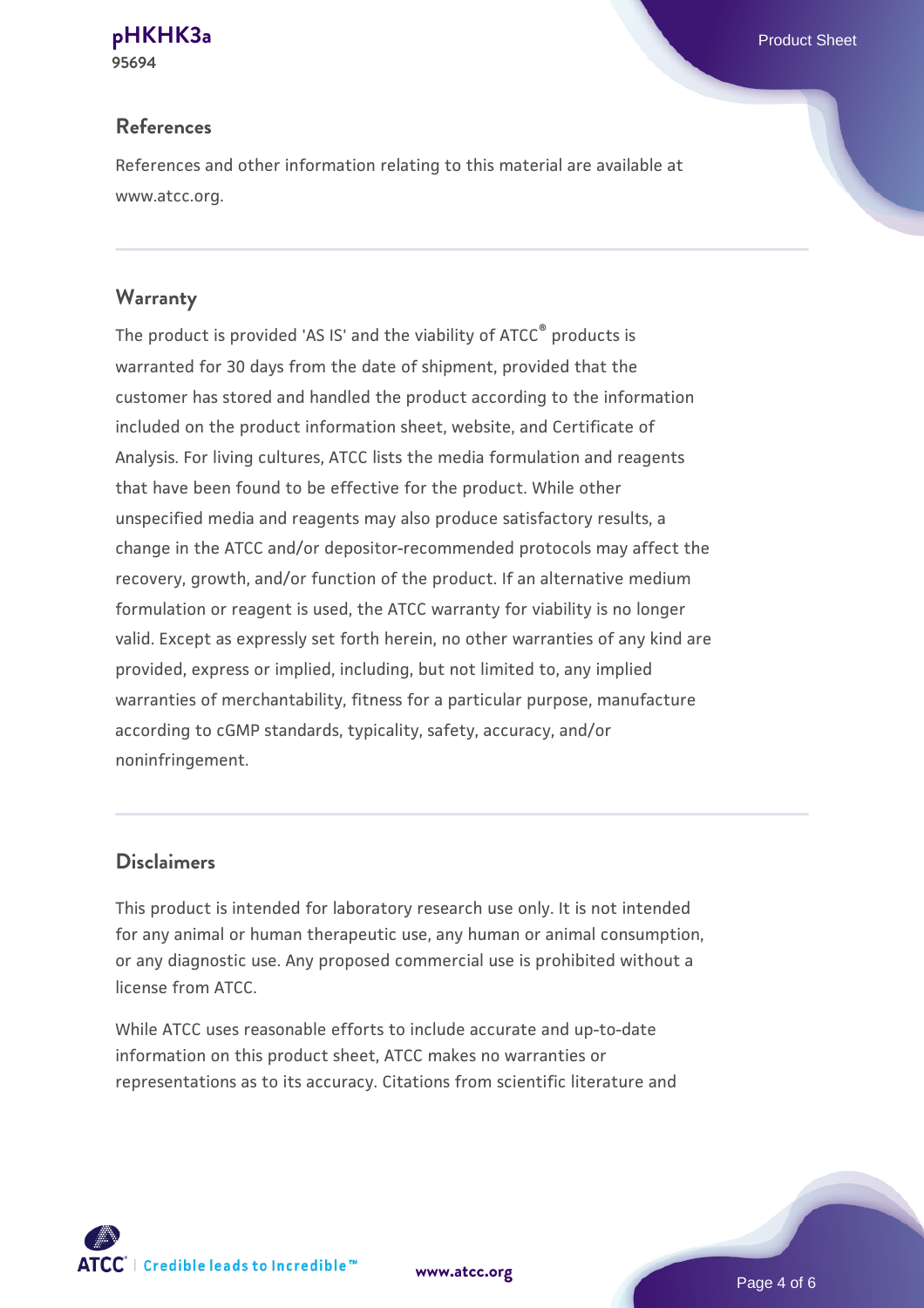patents are provided for informational purposes only. ATCC does not warrant that such information has been confirmed to be accurate or complete and the customer bears the sole responsibility of confirming the accuracy and completeness of any such information.

This product is sent on the condition that the customer is responsible for and assumes all risk and responsibility in connection with the receipt, handling, storage, disposal, and use of the ATCC product including without limitation taking all appropriate safety and handling precautions to minimize health or environmental risk. As a condition of receiving the material, the customer agrees that any activity undertaken with the ATCC product and any progeny or modifications will be conducted in compliance with all applicable laws, regulations, and guidelines. This product is provided 'AS IS' with no representations or warranties whatsoever except as expressly set forth herein and in no event shall ATCC, its parents, subsidiaries, directors, officers, agents, employees, assigns, successors, and affiliates be liable for indirect, special, incidental, or consequential damages of any kind in connection with or arising out of the customer's use of the product. While reasonable effort is made to ensure authenticity and reliability of materials on deposit, ATCC is not liable for damages arising from the misidentification or misrepresentation of such materials.

Please see the material transfer agreement (MTA) for further details regarding the use of this product. The MTA is available at www.atcc.org.

### **Copyright and Trademark Information**

© ATCC 2021. All rights reserved. ATCC is a registered trademark of the American Type Culture Collection.

#### **Revision**

This information on this document was last updated on 2021-05-19